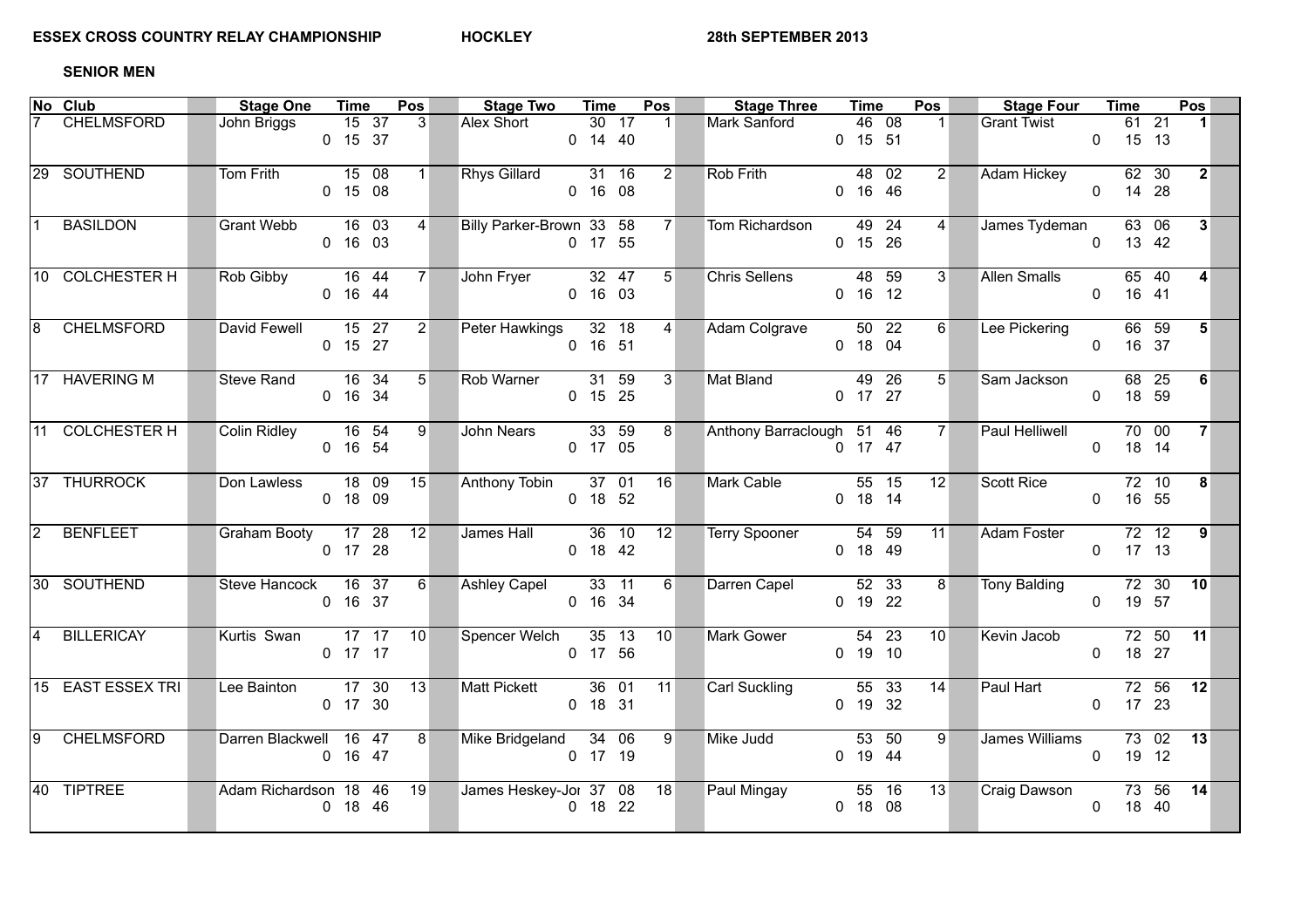## **SENIOR MEN**

|            | <b>No Club</b>    | Stage One Time        |                                 | Pos             |    | <b>Stage Two</b>      | <b>Time</b>                   | Pos             | <b>Stage Three</b>     | Time      |             | Pos             | <b>Stage Four</b>    |          | Time                 |       | Pos      |  |
|------------|-------------------|-----------------------|---------------------------------|-----------------|----|-----------------------|-------------------------------|-----------------|------------------------|-----------|-------------|-----------------|----------------------|----------|----------------------|-------|----------|--|
|            | 20 LEIGH ON SEA   | Neil Spicer           | 0 17 42                         | $17$ 42 14      |    | <b>Neal Marlow</b>    | 37 22 19<br>$0$ 19 40         |                 | Jerry Bethel           | 0 19 07   | 56 29       | 16              | Simon Le Mare        |          | $0$ 18 15            |       | 74 44 15 |  |
|            | 33 SPRINGFIELD S  | <b>Phil Watts</b>     | 19 56<br>0 19 56                | 26              |    | Stuart Raven          | 37 55<br>0 17 59              | 21              | Paul Ellis             | 0 19 29   | 57 24       | 20 <sup>2</sup> | Greg Deacon          |          | 75 15<br>$0$ 17 51   |       | 16       |  |
|            | 39 THURROCK       | Tai Lynn-Jones 17 26  | 0 17 26                         | 11              |    | <b>Richard Amery</b>  | $36$ 59<br>0 19 33            | 15              | Dave Marchant          | $0$ 19 37 | 56 36       | 19              | Martyn Mack          |          | $75$ 20<br>$0$ 18 44 |       | 17       |  |
| $\sqrt{3}$ | <b>BENFLEET</b>   | Alan Clark            | $18 \t13$<br>$0$ 18 13          | 16              |    | Paul Delaney          | $\overline{36}$ 45<br>0 18 32 | 14              | Reece Robinson         | $0$ 19 14 | $55\quad59$ | 15              | Dave Spain           | $\Omega$ | 20 01                | 76 00 | 18       |  |
|            | 43 WITHAM         | <b>Chris Martin</b>   | $18 \t16$<br>$0$ 18 16          | 17              |    | Leo Cole              | $36 \quad 11$<br>0 17 55      | 13 <sup>1</sup> | Marc Underdown         | $0$ 20 19 | 56 30       | 17              | Paul Chandler        |          | $0$ 20 03            |       | 76 33 19 |  |
|            | 12 COLCHESTER H   | Darren McGill 18 58   | $0$ 18 58                       | $\overline{21}$ |    | Pat Marsh             | 38 56<br>$0$ 19 58            |                 | Simon Smith            | $0$ 19 38 | 58 34       | $\overline{22}$ | Jason Bilton         |          | $0$ 19 33            |       | 78 07 20 |  |
|            | 21 LEIGH ON SEA   | Chris McLay 19 52 24  | 0 19 52                         |                 |    | Luke Burkett          | 39 49<br>0 19 57              | $\overline{23}$ | <b>Richard Mangham</b> | $0$ 20 19 | 60 08       | 23              | Dave Rogers          |          | 0 19 04              |       | 79 12 21 |  |
|            | 26 PITSEA         | Mike Woodward 18 40   | $0$ 18 40                       | $\overline{18}$ |    | Wayne Russell 37 06   | $0$ 18 26                     | 17              | <b>Andrew Doig</b>     | $0$ 19 25 | 56 31       | 18              | John Tracey          |          | $0$ 22 49            | 79 20 | 22       |  |
|            | 38 THURROCK       | Gary Cahill           | $20\quad00$<br>20 00            | 27              |    | Alec Finch 37 31      | $0$ 17 31                     | 20              | <b>Richard Herring</b> | $0$ 21 06 | 58 37       | 21              | Bernard Johnson      | $\Omega$ | 22 18                | 80 55 | 23       |  |
|            | 34 SPRINGFIELD S  | Tim Brockington 20 28 | 02028                           |                 | 29 | Kevin Hoper 41 07     | 0 20 39                       | $\overline{26}$ | Mark Buckley           | $0$ 19 13 | $60$ 20     | 24              | Malcolm Savage       |          | $0$ 21 42            |       | 82 02 24 |  |
|            | 31 SOUTHEND       | Al Monte              | $\overline{20}$ 06<br>0, 20, 06 | $\overline{28}$ |    | Peter Binns           | $41 \t16$<br>$0$ 21 10        | 27              | Steve Middleton        | $0$ 21 46 | 63 02       | $\overline{28}$ | <b>Mike Monckton</b> | $\Omega$ | 19 36                | 82 38 | 25       |  |
|            | 41 TIPTREE        | Simon Morgan 19 40    | 0 19 40                         | 23              |    | Paul Dellar           | $40$ 15<br>0 20 35            | 24              | <b>Mark Lawes</b>      | $0$ 21 26 | 61 41       | 26              | Mark Shillaker       |          | $0$ 21 14            | 82 55 | 26       |  |
|            | 16 EAST ESSEX TRI | <b>Phil Grewock</b>   | 19 16<br>$0$ 19 16              | 22              |    | Ray Brooks            | $40\quad21$<br>0 21 05        | 25              | Justin Polley          | $0$ 20 30 | 60 51       | 25              | Rob Kleider          |          | $0$ 23 07            | 83 58 | 27       |  |
|            | 35 SPRINGFIELD S  | Gary Wright           | 20 53<br>$0$ 20 53              | 30 <sup>2</sup> |    | <b>Richard Taylor</b> | 41 40<br>$0$ 20 47            | 30              | <b>Richard Rule</b>    | 0 21 46   | 63 26       | 29              | Paul Wheeldon        | $\Omega$ | 21 14                | 84 40 | 28       |  |